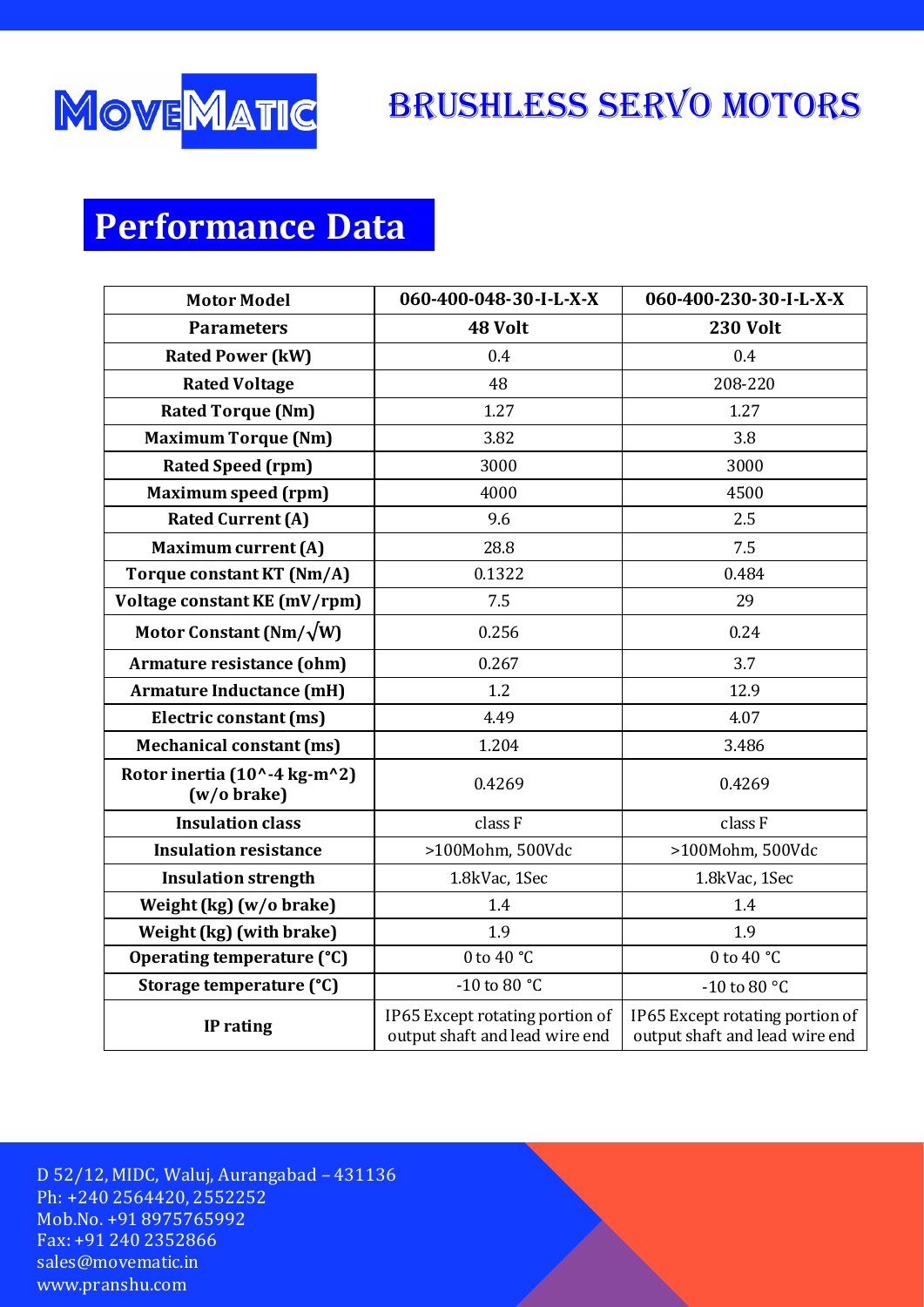

# Brushless Servo Motors

- 10 Pole Design.
- $\triangleright$  Star connected Stator winding.
- $\triangleright$  Closed aluminum housing with aluminum bearing flanges.
- $\triangleright$  Bi-directional speed control with continuous output of 400 Watts.
- $\triangleright$  Various combination options with gears, encoders and brakes.
- $\triangleright$  Customization available as per customer requirement.







400 Watts Motors with brake